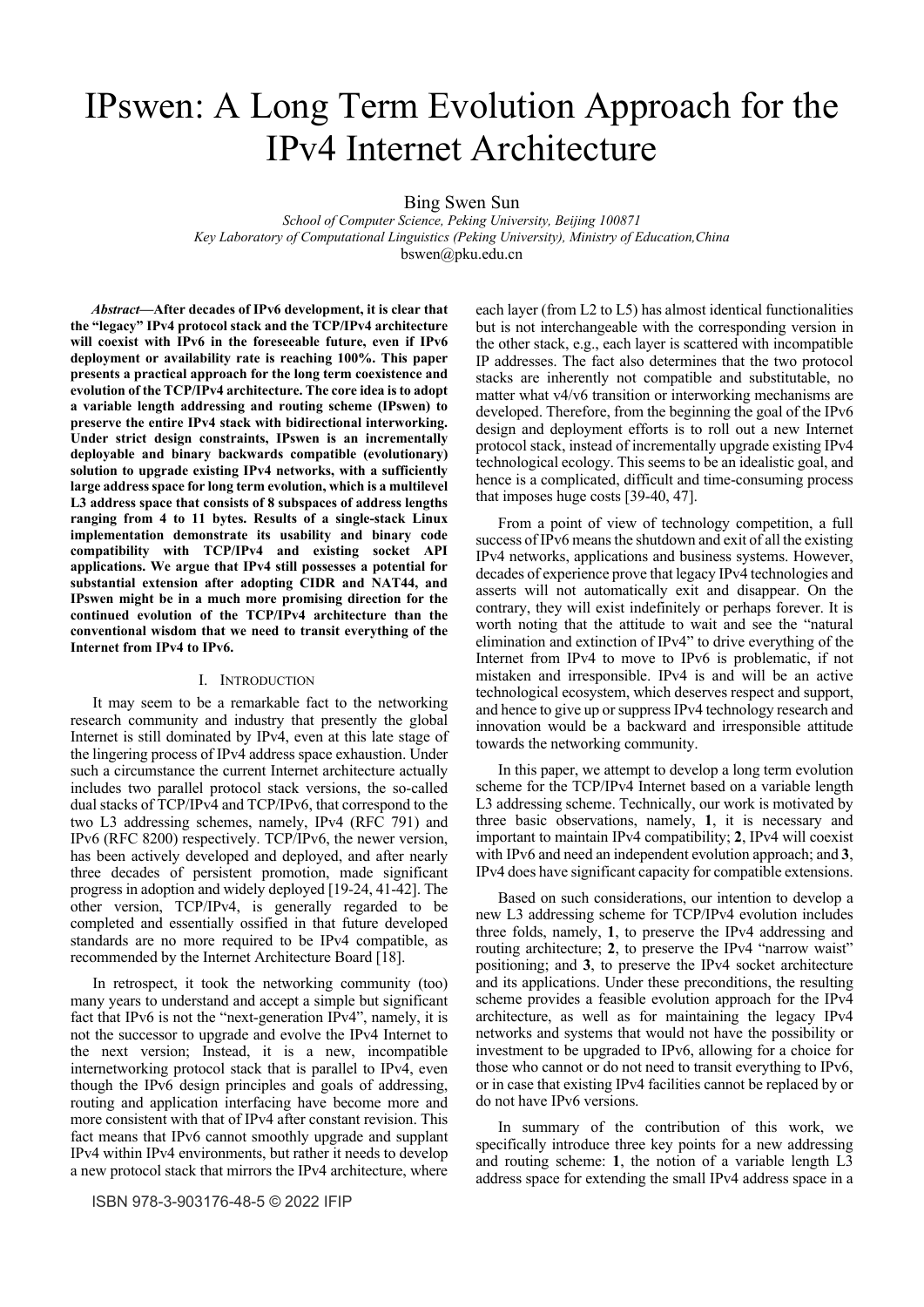multilevel gradual extension fashion; **2**, the idea of a singlestack implementation and transition to maintain the IPv4 "narrow waist" architecture; and **3**, the concept of a strong bidirectional compatibility constraint implied by retaining the IPv4 socket API. They are the three support points for this scheme to be a deployable and realistic, serious solution of long term evolvability.

The novelty of this work is based on the highest degree of compatibility and coexistence with existing IPv4 devices and applications so far as we know of, and hence its maximized potential for realistic deployment and large-scale application (instead of yet another "clean room paper design"). In hindsight, however, the general idea and the train of reasoning in this work may be regarded to follow the traditional discussions on the design philosophy of the Internet protocols [1], the end to end arguments [2,3], as well as design ideas for tussles, unpredictability, and changes at the edge and top layers [4]. From the perspective of research paradigm, this work may also be regarded as yet another footnote to the "clean-slate versus evolutionary research" conversation [5].

For the convenience of discussion, in the following we will use the code name 'IPswen' to denote this scheme. The outline of the rest of the paper is as follows. Section II discusses related work and brief comparison. Section III discusses the design goals, constraints, and guiding principles. The details of addressing and routing of this scheme are described in section IV and V respectively. Section VI discusses transition issues. Section VII describes implementation elements and evaluation results. Section VIII is a conclusion.

# II. RELATED WORK

It is well known that IPv4 has evolved through a series of addressing extensions, and the options mechanism is the major extensibility built in the protocol. There is a rich set of related studies in the literature. Only a few that are closely related are listed as follows.

#### *A. IPv4 Option Extensions*

**Early IPng Proposals:** AEIOU [25] seems to be the first proposal to suggest a scheme for providing bigger addresses without breaking the current IPv4 routing and addressing architecture, using a simple address extension mechanism with two new IPv4 options "Source Address Extension" (SAE) and "Destination Address Extension" (DAE). To be in favor of the IPng effort, the proposal was recommended by the 29th IETF meeting to be revered, withdrawn, and unimplemented [26], and hence no further study of implementation, compatibility degree or protocol stack support is available.

EIP (RFC 1385) proposed an EIP option for a larger address structure of {network ID number, host ID number}. A fixed length addressing was adopted in the draft scheme, while socket address and sockets API extensions were not explained. IPv7 (RFC 1475) uses a 10-byte option ADDEXT to carry the extended address bytes. It is a fixed length (64-bit) addressing scheme. Both were deprecated by RFC 6814. In addition, the early design drafts of *TCP Version 3* [10] and *IP Version 2* [11] described an idea of using variable length network addresses (of the "class A" fashion), which was (of course) not IPv4 (or IPv4 socket) compatible.

**Locator/Identifier Separation Schemes:** Some earlier work provided experimental proposals for exploring various approaches to evolving the Internet Architecture, including ILNP (Identifier-Locator Network, RFC 6227, 6740), LISP, NIRA, and hIPv4 or "hierarchical IPv4" (RFC 6036), which also suggested to encode extended addresses in some options.

# *B. NAT44 Extensions*

**NAT44 Traversal Schemes:** IPv4+4 [27] and Enhanced IP [28] uses a similar 64-bit address structure {*RouterPublicIP, NodePrivateIP*}. Easy IPv4 [29] is similar to the Enhanced IP NAT traversal design, but uses a 64-bit EzIP address structure defined as {*RouterPublicIP, ClassEAddress*}. IPNL [30] inserts a new header after the IPv4 header for routing among the upgraded NAT routers, using another kind of fixed length (10 bytes) address structure {*PublicIP, NAT-Realm-ID, PrivateIP*}.

# *C. IoT and Related Addressing*

Variable-length addresses are often proposed to support efficient packet processing in tailored or low-power devices such as IoT communications. For example, New IP [43] is Huawei's proposal for a new IP-like architecture to connect heterogenous networks and systems (e.g., via 5G data links), where variable-length addresses are used to reduce costs for interconnecting nearby (local area) devices. New IP has nothing to do for supporting or extending the existing IP (v4 or v6) architecture, nor is it compatible with the two protocol stacks. Flexible Address System (FAS) [44] provides a theoretical framework for analyzing trie structure optimization when it is extended to use variable addresses to replace both IPv4 and IPv6. Study of the necessary issues of protocol stack change and compatibility were provided. FlexIP Addressing [45] proposed a draft for using an unbounded address space for extending an early and obsoleted IPv4 extension scheme PIP (RFC 1621).

In summary, there is an essential difference between all these related proposals and IPswen, which is related to the IPswen's three design constraints on introducing variable length L3 addresses and routing. As far as we know, IPswen is presently the only scheme that maintains full compatibility (in binary code) with the IPv4 socket interface and its numerous existing applications, preserving the highest degree of coexistence and interworking so far. Without such a degree of compatibility constraints, IPv4 hardware and sockets applications could hardly be retained without modification or replacement for continued use.

# III. DESIGN GOALS

As the purpose or "design philosophy" of our approach is to only modify (or "patch") the 32-bit addressing part of IPv4, namely, "IPv4 with only more compatible addresses", there are three design goals as the constraints based on the above three basic observations of IPv4.

**Fundamental Goal:** The top-level goal is to preserve the existing IPv4 addressing and routing scheme, including its block-based address allocation and prefix routing architecture, which is essential to maintain the existing IPv4 Internet.

**Second Goal:** A second goal is to make a minimal impact to the stability of the whole TCP/IPv4 architecture, and preserve the firmly established IPv4 "narrow waist" [6,7]. This will restrict our design from using methods that introduce any new (L2.5 or L3.5) sublayers or new L3 packet herders.

**Third Goal:** The third goal for this scheme is to preserve the support to existing IPv4 socket API and its underlying "L4.5" architecture. This is to allow for existing applications using IPv4 sockets to continue running in binary code without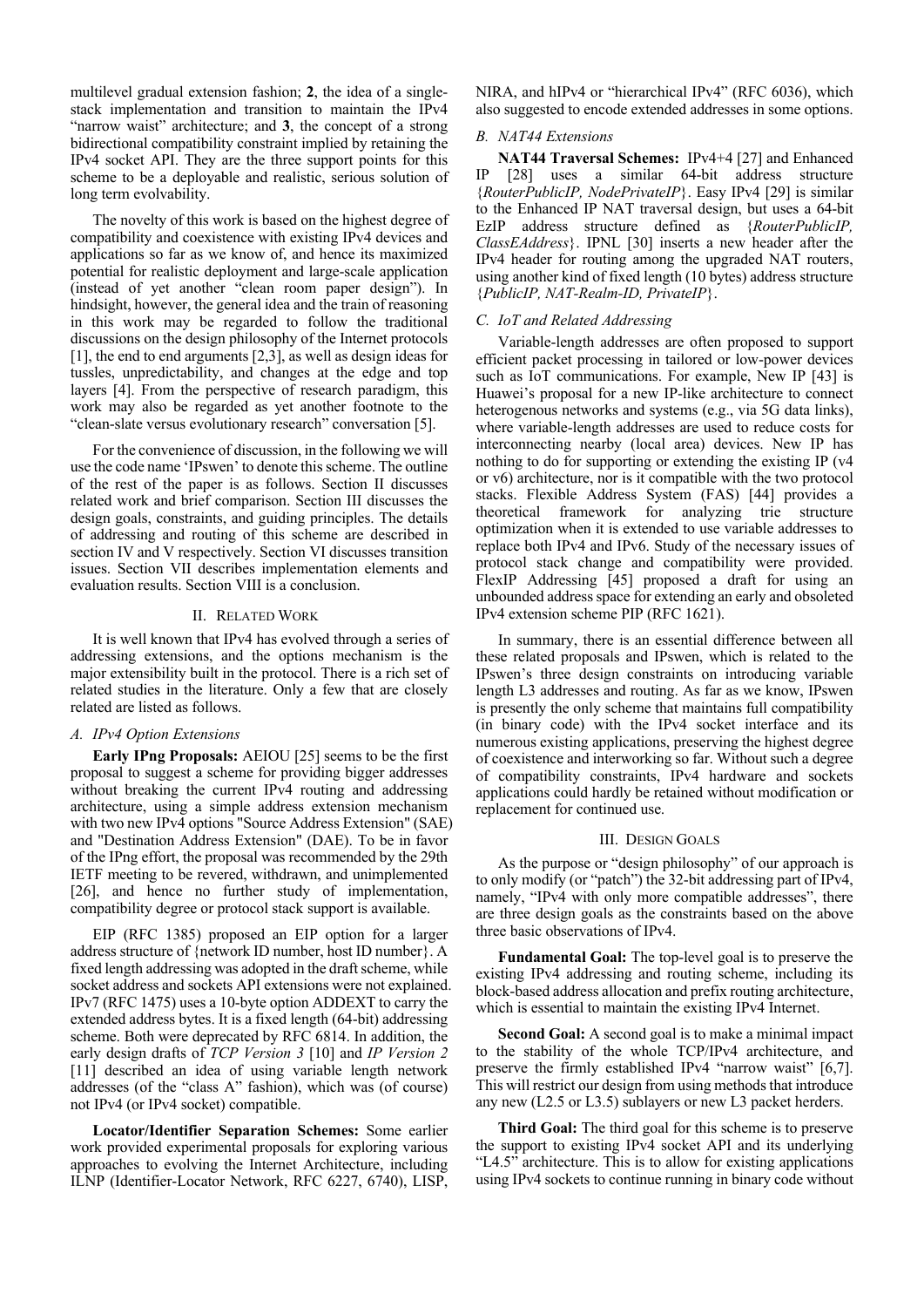modification while introducing a larger address space into the underlying IPv4 protocol stack. The socket API is not only the most important programming interface of networking applications, but also the de facto standard of implementing the TCP/IP protocol stack in operating system kernels.

To minimize the anticipated costs of upgrade and transition, we further aim to achieve the compatibility and interworking degrees to the maximum extent, namely, to allow new applications using both IPv4 and IPswen addresses to run on both the old and the new systems that use the two different version addresses. This would be a quite stronger compatibility goal than that of the general requirements on coexistence and interaction of the early IPng White Paper (RFC 1671). We refer to this goal as *bidirectional compatibility and interworking*, which is designed using a specific technique that "overlaps" the underlying socket structures of different address types as described later.

In summary, a scheme to extend IPv4 while preserving its existing addressing and routing must satisfy 3 requirements: **1**, it cannot use fixed length addresses, meaning that its using variable length addresses is inevitable; **2**, it cannot alter the IPv4 packet format, nor introduce any new interpretation to the L3 and L2 (hardware) packet structures; and **3**, it cannot modify the underlying IPv4 socket structures, excluding the possibility of any dual-stack implementation mode. Any violation of these requirements means the loss of full backward compatibility and hence the goal of an evolutionary approach and a realistic solution.

#### IV. VARIABLE LENGTH NETWORK ADDRESSING

The prefix based block allocation and routing of IPv4 should be kept in the same manner, no matter how large the new address space can be. Variable length encoding as adopted by this scheme is an idea that may root back to (at least) two preeminent code extension examples in the computer industry: one is the UTF-8 charset encoding (RFC 3629), which preserves the entire 7-bit ASCII charset as the shortest code plane; The other one is the variable length x86- 64 instruction set, which retains full binary code backward compatibility to the legacy 32-bit x86 architecture via register extension prefix bytes (*REX* = {0100 *xxxx*}). Variable length encoding has the obvious inefficiency in storage and processing, but in fact there is always necessary (and soon negligible) sacrifice to preserve the old and shorter codes.

#### *A. Multiple Level Subspaces Design*

As a first constraint, we need to design the new addressing to be able to interwork with the 32-bit IPv4 addresses. Then the new addresses should have a format of multilevel variable length (at least 2 levels: 32-bit and longer addresses). Among various possible variable data structures, the simplest address format adopted by IPswen is a byte aligned address structure for grading extensions, where new bits of the extended address field are appended to the least significant bit of the IPv4 "base address", one byte (an octet) a time, called an "extension level". Such a concept is illustrated in figure 1.

As we discuss later, there must be an upper limit for such grading extensions. Actually, the IPv4 base address can be appended by at most 7 bytes, resulting in the longest possible subspace of 11-byte (88-bit) addresses, which is explained in the following discussion on packet header options encoding and socket address extensions. The resulting new address space to offer is a collection of these 8 subspaces of 8 address

lengths. It might be not that impressive compared to the huge IPv6 address space, but as IPv4 has demonstrated, a 88-bit address space seems to be able to last for quite a while, especially when it is combined with new NAT mechanisms.



Fig. 1. Conceptual design of the IPswen variable length address space

Since IPswen addresses are in variable length, the extension level (the number of extended address bytes) must be explicitly specified, with such a general text representation:

a.b.c.d 
$$
(\pm i)x_1 \cdot x_2 \cdot ... \cdot x_i
$$
, for  $i = 0, 1..7$ .

where addresses with negative levels are used for designing some new stateless NAT mechanisms (discussed later). Here are a few examples of the address representation:

\n
$$
\text{const char} \cdot \text{a} = \text{"1.2.3.4(0)}, \quad\n \text{b} = \text{"1.2.3.4(1)5'}, \quad\n \text{4addr0-level4 = "0.0.0.0(4)0:4-1",} \quad\n \text{4mask_5 = "255.255.255.255(-5)255:5-1",} \quad\n \text{4prefix80_1 = "8.8.8.8(7)8:7-1/80";}\n
$$
\n

where the index range expressions *ddd:i*-*j* mean that the bytes from *i* to *j* are set to value *ddd*. Since the maximal size is predetermined in design, a fixed length storage representation of addresses of all levels may have a memory layout (in bigendian byte order) that looks like as follows, which is defined as a core API data structure *ipswen\_addr*{}.



Fig. 2. Variable length address storage

For fixed length addressing, the (binary) storage format of the following three representations are the same: addresses in the packet header (including source and destination), addresses used by sockets (API) applications, and the addresses carried in the (routing) protocol messages. That is no more the case for these variable length addresses. Also, as we will see later, the level 0 addresses are no more exactly the IPv4 addresses, for the later does not have an "extension level" (*i*) field, and hence use different storage and packet encoding representation. The use of the variable length addresses at routers and hosts is almost the same as the fixed IPv4 or IPv6 addresses, except for two points: **1**, the ID of a network, represented by an address block (namely, a prefix), now is a variable length prefix of level 0 to 7; And **2**, the longest prefix match algorithms are extended to deal with variable length prefixes. Practically, the major concern with a variable length network addressing would be the implications on the router performance, as it is essential to maintain line rate speed to process IP packets on the core networks of the Internet. We discuss this hardware acceleration issue later in section VI.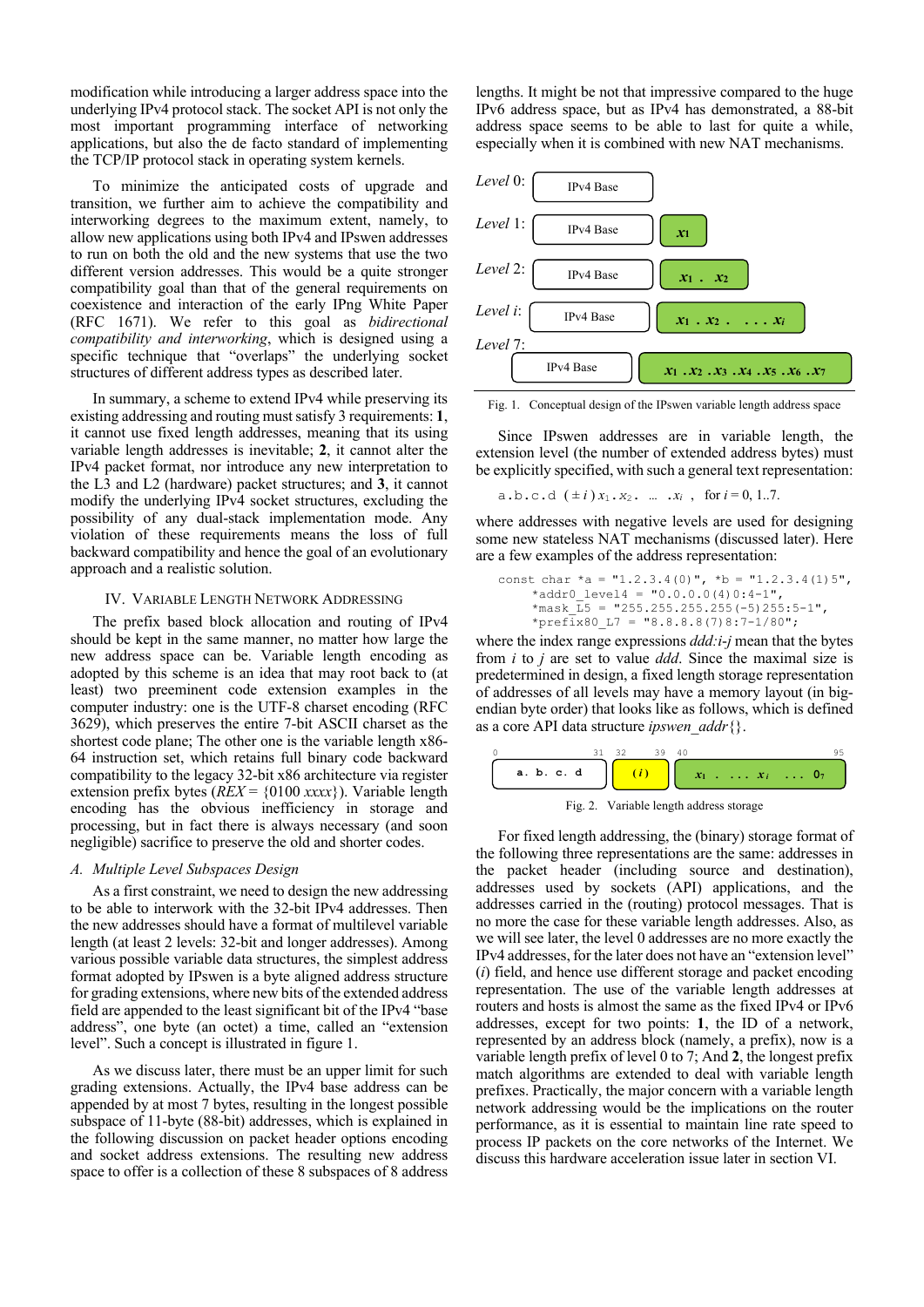# *B. Single Stack Based Extension*

The IPv4 narrow waist compatibility constraint requires that IPswen must be a single stack implementation. Such a requirement is met with the IPv4 options field to encode the address extension, supporting a single stack of packet I/O.

Thus, to encode the new addresses in the IPv4 packet header, a few new options are defined for embedding a pair of variable length source and destination addresses. One of the two unused option type codes (10 and 11 in binary) may now be used. Here we choose the option type 11, and hence the new type byte takes the bit pattern of  $\{111f_T f_Sxxx\}$ , where the bit *f<sub>T</sub>* indicates a source (*f<sub>T</sub>* = 0) or a destination (*f<sub>T</sub>* = 1) address extension; the lowest three bits *xxx* denote the binary value  $(0-7)$  of the address space level, and the  $f<sub>S</sub>$  bit is the sign flag of the address level ( $f_s = 0$  for a positive level and  $f_s = 1$  for a negative level). For example, a new option of type byte 0xE0 indicates the extension bytes of the source address field, and option type 0xF8 indicates the extension of the destination address with a negative level. In the present version, the option length is required to set to the level value plus 2.

#### *C. Socket Interface Extension*

It is, however, not sufficient to support full IPv4 backward compatibility if only to preserve the IPv4 packet header format and introduce address extensions in the options field. Since the multilevel addressing of IPswen is required to maintain binary backward compatibility to the IPv4 sockets and its API, we need further to preserve the IPv4 sockets architecture, which is based on the IPv4 socket address structure as follows.



Fig. 3. Extended *AF\_INET* socket address structure

IPswen must be "in-place" implemented altogether with IPv4 in any TCP/IP protocol stack. Since it must preserve the source code compilation of existing IPv4 applications, the extended socket address structure must be a union structure, which merges the new (fixed length) address *ipswen\_addr*{} with the IPv4 address *in addr*{}. Therefore, the largest address extension level of IPswen is up to level 7, where an extension flag byte denotes the extension byte array length and the rest 7 bytes are reserved for the extended address field.

The socket address structure extended as such provides two parallel sets of old and new IP addresses without interference to each other, so as to make the least intrusion to existing code, where code using the original address structure *in addr*{} and its API is not affected, though the same *sockaddr\_in*{} is interpreted differently by the extended socket API. In this way, the same IPv4 source code can compile and run on both new and old systems with equivalent object code. Such a parallel compilation technique proves to play a critical role in "in-place" single stack implementation.

# *D. Extended Protocol Stack*

Necessary extensions to support the IPswen addressing within the TCP/IPv4 stack tend to be rather simple and straightforward. **Firstly**, extensions to ARP and RARP are straightforward, where adding the support of the above defined structure *ipswen\_addr*{} into their protocol messages is simple for the general nature of their L2 and L3 address fields. Extension to ICMP and IGMP is also as simple, since IPswen (so far) does not extend the multicast addressing scheme of IPv4. **Secondly**, TCP and UDP need no modification when a simple rule is introduced: Just ignore any address extension information carried in the options field of any IPv4 packet. Abiding by the basic principle of layering design, it is good for an L4 protocol not to have any knowledge of the "optional L3 information" that is provided in the options field of the L3 header. Meanwhile, transport layer flows of {*src, dst*}{*L3\_addr, L4\_port*} will be properly handled by the unified socket operations. **Lastly**, L5 messaging protocols that are not directly related to IPv4 addresses are not affected and hence need little upgrading on IPswen supported OS kernels and C runtime libraries, which is a large category including HTTP, SMTP, POP3, LDAP, RPC, NFS, etc., together with their related software packages. Extensions to address related L5 protocols include DNS, DHCP, and routing message protocols, which are briefly discussed in the next section.

### V. VARIABLE LENGTH ADDRESS ROUTING

The 8 subspaces of the IPswen address space are independent in terms of address allocation, packet forwarding and routing. For each of the 8 address subspaces (level 0 to level 7), every address level has an independent network ID numbering space that uses its own prefix and mask structures. So there shall be 8 levels of address prefixes. The same bit sequences of different address levels represent independent network IDs in different address subspaces. Hence every prefix or mask (as a special case of address) needs to explicitly specify its level. IPswen nodes on the same subnetwork (with direct L2 and L1 links) can establish direct L3 connections (packet delivery) only when they are assigned with address prefixes (NetIDs) of the same length and the same extension level. This section briefly discusses necessary extensions to the IPv4 address and routing protocols. (Detailed analysis and improvements will be addressed in follow-up work and reported elsewhere.)

# *A. Routing table extensions*

Firstly, the CIDR notation of IPv4 prefixes is extended straightforwardly to the 8 address levels as follows:

```
{NetID Prefix of Level i, HostID = 0} / PrefixLength n
where level i = 0.7 and PrefixLength n = 0.88. Here is a 33-
bit prefix in the 40-bit level one subspace: 1.2.3.4(1)128/33.
```
To improve the efficiency of the longest match of the 8 level prefixes of IPswen addresses, a PCL-trie (namely, path and level compressed trie) [35-38] based routing table lookup design [46] is used, where each node of the PLC-trie includes three fields: {.*length*, .*skip*, .*branch*}, which is used to extend the trie path and level compression. The complexity in space and time is essentially the same as the conventional PLC-tries, for the level compression enhanced lookup performance remains, and the trie height is insensitive to the key lengths, but only dependent on the number and distribution density of the indexed keywords.

#### *B. Routing protocol extensions*

When applying the abstract CIDR prefix notation to the actual routing protocols, we need a triplet <*level, prefix, length*> to encode and store a variable length prefix, instead of the usual tuple <*prefix*, *length*>. Here is the working code definition of such a prefix: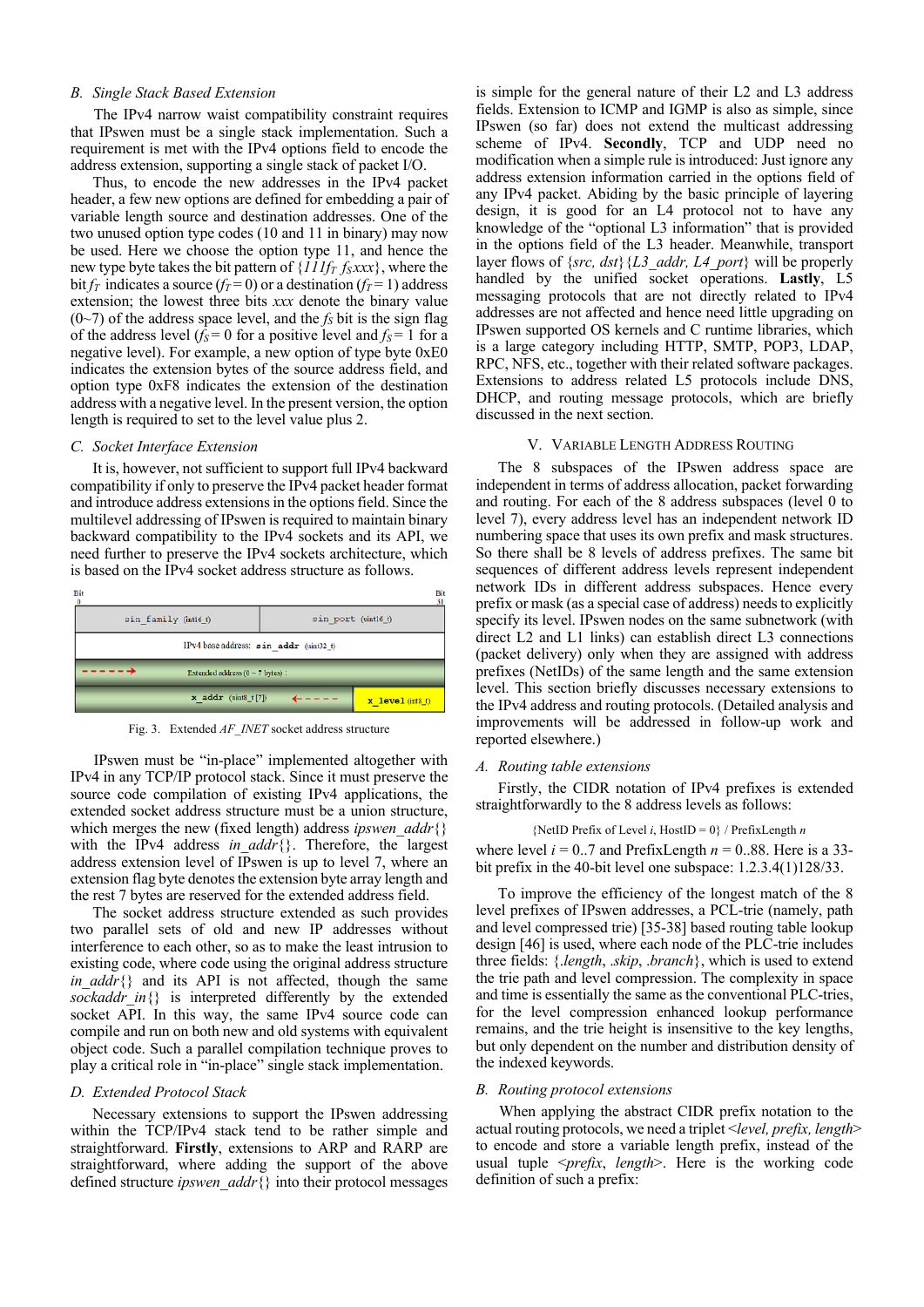```
/* VL prefix <level, prefix, length> e.g., 1.1.1.1(7)7:1/80 */
 struct ipswen prefix {
uint8 t level mark;
int8 t length;
       uint8_t prefix[0];
  };
```
Most of the routing algorithms, routing information tables and protocol messages that deal with IPv4 address prefixes are general enough to adopt the new triplet prefix format. For example, the extensions to the three popular IPv4 unicast routing protocols are very straightforward, including RIPv2 (RFC 2453), OSPFv2 (RFC 2328) and BGP4 (RFC 4271). Their extensions are briefly explained as follows.

**RIPv2 Extensions:** The Metric field of RIPv2 RTEs is decomposed to 4 bytes, where only the fourth is used for the original Metric values  $(1~16)$ , and the higher three bytes are now used to denote the IPswen extension levels of the three IPv4 base addresses and network masks of the present RTE, namely {*route network address, subnet mask, next-hop address*}. Then all the base addresses with none 0 levels are appended to the end of the RTE array, with a leading separator flag field 0xFFFFFFFF.

**OSPFv2 Extensions:** The sender routers first append a separator flag field 0xFFFFFFFF to the message body (of fixed or variable length), followed by the extended prefix list of partial address *ipswen\_vext*{} records. The receiver routers then extract the records and restore their complete storage records in the fixed length structure *ipswen\_addr*{}.

**BGP4+ Extensions:** It reinterprets the conventional tuple representation <*prefixLengthByte*, *addressPrefixBytes*> of the compressed network mask and address as follows: If the prefix length byte is less than 0xF0 (240), then it is a fixed length prefix (an IPv4 or IPv6 prefix according to the message context); If it is larger than 0xF0 (240), since there are no protocol families that currently use addresses longer than 240 bits, this byte is interpreted to an IPswen prefix as defined by above. For extending the BGP4+ messages, a combination of  $\le$ *AFI* = 1, *SAFI* = 127> is used to denote the variable address prefixes, which can be used in the address and prefix tuple fields of the multiprotocol extended attributes (*MP\_REACH\_NLRI* and *MP\_UNREACH\_NLRI*).

# *C. Addressing related application protocols*

The two important L5 protocols that are directly related to IPswen extension include DNS and DHCP(v4). Extensions to other high-level applications (VPN, SSH, etc.) are similar.

**Extended DNS:** We only need to relax the length and text representation syntax of type A and type PTR resource records (RR), instead of adding any new RR types. For example,

```
 v4.x.y.z A IN 124.193.127.100 # IPv4 RR 
 www.x.y.z A IN 124.193.127.101(0) # New 
 mail.x.y.z A IN 124.193.127.102(3)3.2.1 # New
```
The unified 6-field binary exchange format of the corresponding RR (in both local process memory and DNS message body) are extended as the following RR examples:

 $\{ Name(var.length) \ 0|Type(2)|Class(2)|TTL(4)|RDENGTH(2)|RDATA \}$ [2]v4[1]x[1]y[1]z[0] A IN 600 4 124.193.127.100 [3]www[1]x[1]y[1]z[0] A IN 3600 5 124.193.127.101(0) [4]mail[1]x[1]y[1]z[0] A IN 3600 8 124.193.127.102(3)3.2.1

**Extended DHCP**: DHCP may be regarded as a role model of protocol design with inherent backward compatibility. For IPswen addressing, it only needs to add a new DHCP option with TagCode = 127 (or any other unused tag numbers), which is used to carry all the information for IPswen extension. If such an option is present, then all the address fields with

length > 4 (including all the subnet mask addresses) in the same message are inferenced according to the partial IPswen address structure *ipswen\_vext*{}.

 { Tag: 127; Length: n bytes; Value (variable): [xL, xAB]CA [xL, xAB]YA [xL, xAB]SA [xL, xAB]RA }

Such an extension scheme does not need to modify any bit of the DHCP packet format.

# VI. TRANSITION

Minimizing the transition and deployment costs is the core requirement for this addressing scheme, which is the essence of designing an evolutionary approach to existing technology.

# *A. Are IPv4 Options an Option?*

Conventional wisdom suggests that IPv4 options are limited in usability and not an option for practical capability [33], and IPv4 packets with options tend to be blocked (dropped) or processed on the "slow path", typically by edge routers, for security and hardware performance concerns according to some recommended best practice (RFC 7126).

There are, however, two notable trends that have had significant implications on the current Internet. One is the "flattening" trend, where large cloud services providers are minimizing the average distances and "depths" of the endusers. The other trend is that network layer connectivity has been increasingly directed by application service systems, changing the end-to-end model to be an end-server-end paradigm, including the client/server application architecture and cloud-based services, where the network L3 addresses are no more deemed as a universal ID for applications, but rather application accounts play a key role in connection processing. With such new trends, the situation of IPv4 options usability may gradually change. For example, new best practices on more and more of the core networks already allow for the general acceptance of IP options [34], with configuration flexibilities for specific options to the fast path. Of course, for the old core routers to transition, hardware acceleration technology specifically designed for the variable length address processing is necessary

# *B. Hardware Acceleration of IPv4 Options*

Differently to the end host systems or software routers, packets containing options are typically queued on the "slow path" to the CPU for processing, instead of the "fast path" to line cards to be processed at line rate. It is generally difficult to parse various IPv4 options at line rate. However, hardware acceleration for a specifically selected option is already possible. And IPswen addressing options can be processed at the hardware line rate when appropriate design constraints are further defined. As a first case of study, a simple constraint for implementing line rate parsing of IPswen options is that such options must be the first one or (at most) two options when present, such that it is always at a fixed position in the options field of the packet header. Under such constraint, a fixed 36 byte size lookup of the packet header range will be sufficient for a hardware processing design, where the possible range of packet header sizes, or the *.IHL* filed values, is from 6 to 9. One lookup for the extended address information would then be sufficient.

# *C. NATswen Based Transition*

NAT has become an inherent part of existing IPv4 deployment as well as translation based IPv6 transition. Today any mainstream application must adapt itself to typical NAT44 or NAT64 environments as the Internet becomes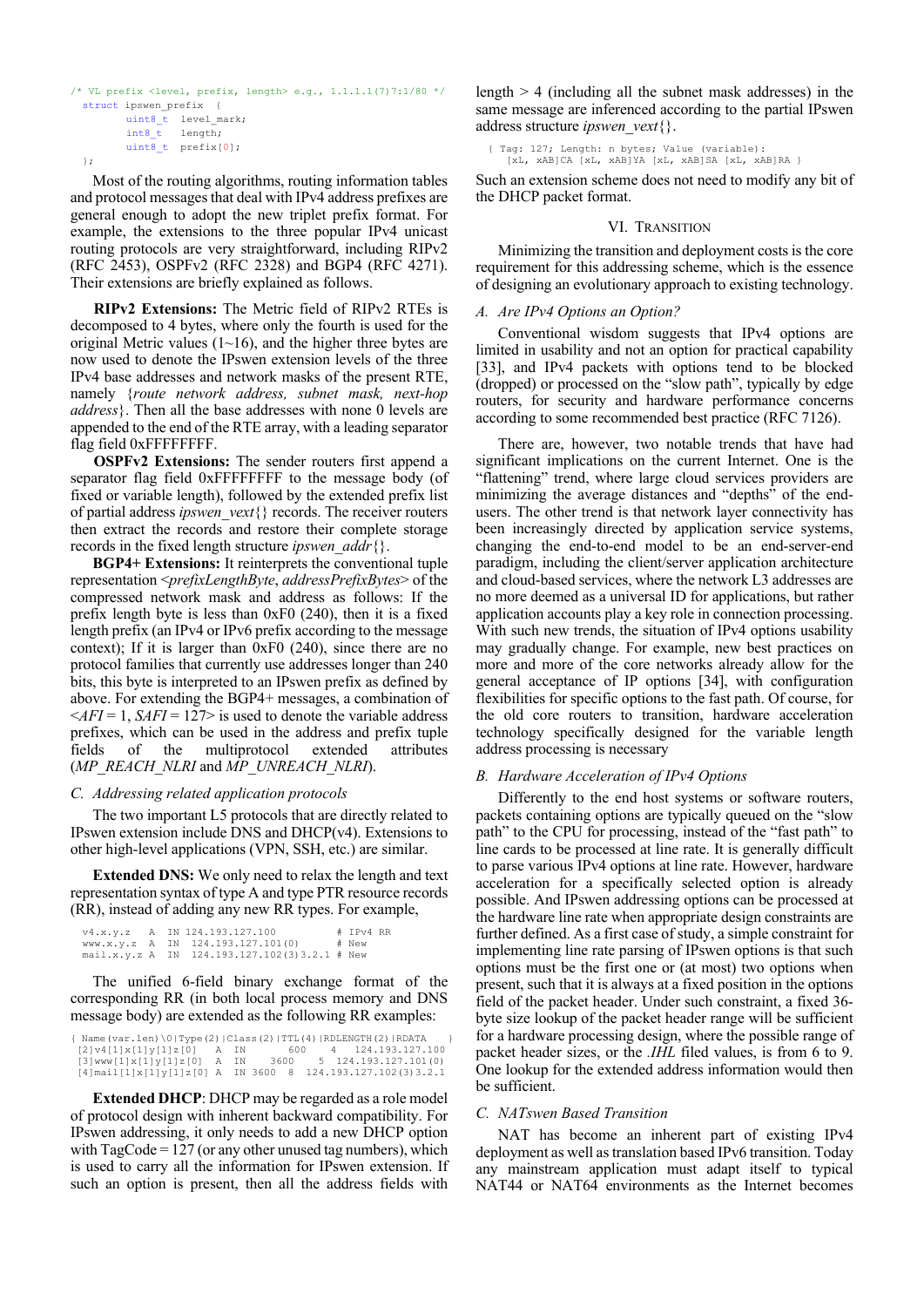increasingly "flatten" with the pervasive C/S architecture and cloud-based services with middleware nodes (NATs, firewalls, gateways, proxy or internal routers). We here let the term *NATswen* denote the general form of the NAT44 mechanism and NATs (NAT routers) that are extended with IPswen addressing capability. NATswen has 3 derivative configurations that are configurated for 3 specific scenarios.

**NATs/s**: a direct extension of IPv4 NAT and NAPT, which maps IPswen addresses with positive extension levels (+*i*) between two address subsets. When the source and destination addresses are IPv4-only, NATs/s works the same way as NAT44.

**NATs/4**: mapping positive-level internal (private) IPswen addresses to negative-level public IPswen addresses based on a special internal network address configuration, where the base address field of all the IPswen nodes on an internal network be configured to be the same IPv4 address, which is further set to a public IPv4 address of the NATs/4 router. The negative level addresses of IPswen are in the "semi-public subspaces", which are used to route the packets only by their base address field. For a negative level address, e.g., 124.193.127.99(-3)3.2.1, the base address field 124.193.127.99 will be used for global routing, while the extended address part "3.2.1" denotes a private extension address only effective within the internal NAT network, like a "telephone extension number".

**NAT4/s**: a mechanism for interworking legacy IPv4-only nodes in edge networks with external IPswen networks, for example, it allows IPv4-only web browsers to access contents hosted on server nodes using arbitrary IPswen addresses.

NAT4/s works in a similar way of IPv6 stateful NAT64 and is simpler in packet translation and state mapping. NAT4/s needs an extended DNS server, DNS4/s for mapping an IPswen server address to a dedicated (temporary) IPv4 address of the client-end. It is simpler due to that all IP nodes involved are single-stacked (for IPswen is always an in-situ rewrite/replacement of the corresponding IPv4 stack). A key difference from NAT64 is that NAT4/s requires that all the DNS requests of the internal hosts be operated by the DNS4/s node, instead of processing DNS requests independently by each client-end node. It means the internal hosts should configure their default DNS server to be the DNS4/s node.

To connect an IPv4-only host, say node A with 10.10.10.10, to an IPswen server, say node S with 1.2.3.4(5)6.7.8.9.10, NAT4/s first delegates the DNS record of S for A, and then allocates a temporary IPv4-only address *addr A* (e.g., a private IPv4 address) and send back the DNS response with *addr\_A* being the DNS RR of the node S. From this point, all traffic from (and to) the node A to (and from) the node S will be routed with the delegate *addr\_A* for the node S during the session of the connection.

NAT4/s also allows an IPswen client-end (say node B with  $10.10.10.10(1)10$ ) to connect to an IPv4-only server (S2: 1.2.3.4) without relying on the DNS4/s node, similar to the case of NAT64. NAT4/s allows all the existing IPv4 networks to directly interwork with outside IPswen networks without modification, which means that existing IPv4 networks and address allocations can be preserved permanently. It also means that IPswen can be deployed only with new devices and systems to support an evolutionary upgrade of the Internet.

All the three derivative forms of NATswen are very lightweight L3-only address translation, applicable to any L4 protocols and L5 message applications that is directly based on IPv4, with much better performance than NAT44 for TCP, UDP and ICMP messaging. Namely, NATswen routers as a category of (L3 only) stateless translation devices could be expected to be much faster than NAPT44 routers. Due to such simplicity of this mechanism, high performance, low cost and carrier grade NATswen routers can be expectable at lower prices. In summary, the NATswen mechanism is likely the most promising approach that we can devise for a gradual, smooth, "pointwise" and cost effective IPswen transition.

# *D. 4s4XLAT Transition*

Similar to the 464XLAT transition mechanism of IPv6, IPswen can be deployed using a 4s4XLAT mechanism for robust and cost efficient transition of legacy devices and IPv4 ony applications without DNS4/s support. To this end, 4s4XLAT requires that the core networks are upgraded to IPswen first, and then let the legacy applications directly interwork with a client-end module that implements the above NATswen capability for IPv4 address translation. It allows that only the ISP networks are necessary to upgrade to support interworking between IPv4-only and IPswen nodes, without modifying the CPE devices on the user end. 4s4XLAT is much simpler and faster than 464XLAT due to the two factors: IPswen/IPv4 packets translation is trivial, and address translation between IPv4 and IPswen is a simple one, where each IPv4 address is mapped to a level 0 IPswen address, and an IPswen address to a dedicated (e.g., private) IPv4 address.

In addition, stateless IPv4/IPswen translation mechanisms similar to the IPv6 counterparts (SIIT, IVI, etc.) are also available. Overall, they can work more efficient and reliable, thanks to the strict constraint of single-stack design. For level 0 addresses, the interworking is direct and bidirectional; for nonzero level addresses, direct connections can be established with the help of NAT based transition mechanisms.

# VII. IMPLEMENTATION AND EVALUATION

We now discuss what are necessary for an implementation of the IPswen scheme, and evaluation of the related elements.

#### *A. Three Implementation Elements*

By design, there are three critical elements that are needed to implement the variable length address scheme, namely, addressing implementation, single stack implementation, and socket overlapping implementation, where the extended IPv4 socket address arguments are employed to carry and pass the new addresses, as illustrated by figure 4.

Within the protocol stack, each socket type is implemented as a jump table from L5 operations to L4 operations: for each triple combination {**F**: address family, **T**: socket type, **P**: L4 protocol}, there should be a corresponding (L5) API *socket*(**F**, **T**, **P**) instance object created by the kernel, which is implemented with a jump table for switching the L5 ops to L4 ops. Therefore, for each L4 protocol of each socket type of each protocol/address family *AF\_xxx*, a mapping pair of operations sets <*L5\_ops*{}, *L4\_ops*{}> should be defined first, which is essentially the kernel representation of the *socket*{} structure. One particular technique issue is how to pass the address arguments from and to the other modules. It proves that the design of reusing the IPv4 socket address structure *sockaddr\_in*{} and preserving parallel compilation support can be extremely helpful for reducing the huge amount of engineering workloads associated with address arguments refactoring. Binary code level compatibility to the upper layer (user space) sockets API also greatly improves the design logic.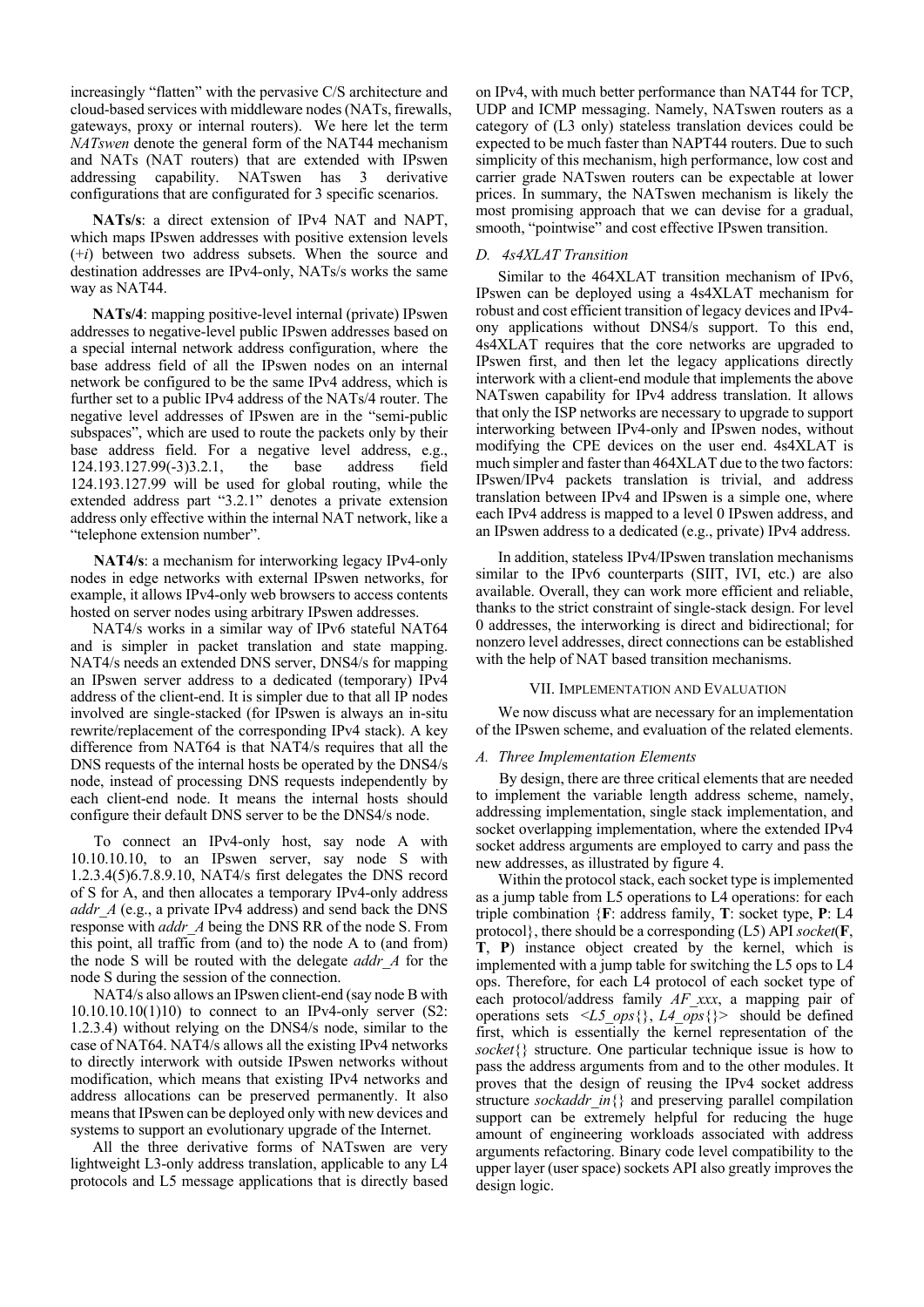

Fig. 4. *AF\_INET* socket address argument passing

# *B. A 4-Layer Reference System Configuration*

We use the Linux kernel code repository to implement an IPswen node system for experiment. A reference system configuration includes 4 layers:

| L4, Network infrastructure applications layer: |
|------------------------------------------------|
| {Quagga/FRR zebra, named, dhcpd} extended;     |
| L3, Network utilities layer:                   |
| {net-tools, iproute2, iputils} extended;       |
| L2, CRT library layer:                         |
| IPv4 Sockets API {with GNU libc.so} extended;  |
| L1, Kernel protocol stack layer:               |
| {IPv4, ARP/RARP, ICMP, TCPv4/UDPv4} extended.  |

IPswen support of such a system configuration is software only upgrading, and each of the layers and individual components can be upgraded independently. The "in-place" code revision and parallel compilation methods provided by the socket address extensions are applicable the same way to the kernel stack, runtime library, and applications code.

The default Linux 5.4.0 kernel configuration of the Ubuntu 20.04 LTS Desktop x86-64 (*/kernel/.configure-generic*) was used for the OS part. Most of the substantial code revision relates to data structures and routines that use a few IPv4 address arguments of the AF\_INET family, including the data types *socaddr\_in*{}, *if\_addr*{}, *in\_addr*{} and *\_\_be32*. The only nontrivial part is the extension of the forwarding information base (FIB) and routing tables handling.

#### *C. Evaluation*

Using the above 4-layer node system configuration, the evaluation included incremental compatibility tests of socket API software, interworking on existing typical networks, router software performance, along with major issues noticed.

**Compatibility:** First, socket overlapping compatibility was evaluated. The test cases consisted of all the arbitrary combinations of IPv4 and their extended versions as follows,

| $\int$ IPv4<br>$\langle$ IPswen $\angle$ |  | $\int$ Socket Apps $\setminus$ |
|------------------------------------------|--|--------------------------------|
|                                          |  | $\times$   libc. so API        |
|                                          |  | \Linux kernel/                 |

Results indicated that the constraints of mixed compatibility were ideally fulfilled. The compatibility of IPv4  $\{\text{apos } + \text{ libc}\}\$  over the extended IPv4 Linux kernel is surprisingly good, where all the default Ubuntu networking applications worked the same way on the new Linux kernel, which uses the 12-byte address structure (Fig. 2) to handle all of their IPv4 addresses as level 0 addresses.

**Interworking:** The software router on the node system interworked directly using level 0 addresses on existing IPv4 only networks, with packet I/O between the nodes of all the 4 combinations:

$$
\binom{IPv4}{IPswen} nodes \times \binom{IPv4}{IPwen} networks_{\{Sw. \& Routers\}}
$$

The extended DNS, DHCP and routing information message protocols work with level 0 addresses, and interwork with their old versions with IPv4-only configurations.

**Performance:** To the router software that was used for testing, the extra processing overhead of packets with options field seemed insignificant compared to FIB trie lookups. Overall, no perceived performance deterioration beyond system and network fluctuations. The average FIB lookup speeds were: 12.0 million per second for IPv4 prefixes, 8.4 million per second for IPswen prefixes with random level  $(0\neg 7)$ distributions. To estimate the resulting performance of the extended PLC-trie lookup, average lookup depths and speed of lookups per second are tested with respect to that of IPv4 addresses processing, which is shown in the following table.

TABLE I. COMPARISON OF 32-BIT AND VARIABLE-LENGTH LOOKUPS

| Data        | Route   | $32$ -bit     | Variable-length |
|-------------|---------|---------------|-----------------|
| set         | entries | depth/speed   | depth/speed     |
| Mae East    | 38,367  | 1.66 / 12.0 M | 2.03 / 8.4M     |
| Mae West    | 15,022  | 1.29 / 11.7M  | 2.43 / 6.3M     |
| <b>AADS</b> | 20.299  | 1.42 / 12.6M  | 1.61 6.8M       |

The test data sets were from the original static LC-trie experiments [35-38], which were typical router prefix distributions. For the worst-case random distributions of IPswen prefixes, the PLC-trie was very stable in terms of trie depth expansion. Lookup performance dropped relatively more obvious due to trie nodes expansion, but it was quite comparable and sufficiently fast for software-only routers.

To further understand the configuration variances of the extended trie, its fill factor threshold *Ft* was further investigated. The actual performance is different related to the level compression effects, which heavily relies on the fill factor threshold  $F_t$ , namely, larger value  $F_t$  leads to less compression of levels; When  $F_t$  is set to 100%, only complete binary subtrie can be level compressed. Along with the 10 points of the fill factor threshold  $F_t$ , 3 comparisons are tested, using 3 prefixes data sets of diversified distributions generated with a recent IPv4 BGP table, which embeds, randomize and simulates the IPv4 prefix distribution respectively (code names *Embed*/**blue**, *Random*/**yellow**, *BGP-Distr*/**gray**). The results are illustrated as follows, where lookup speed is in 10 million operations, search depths are in 1 bit, memory in KB.

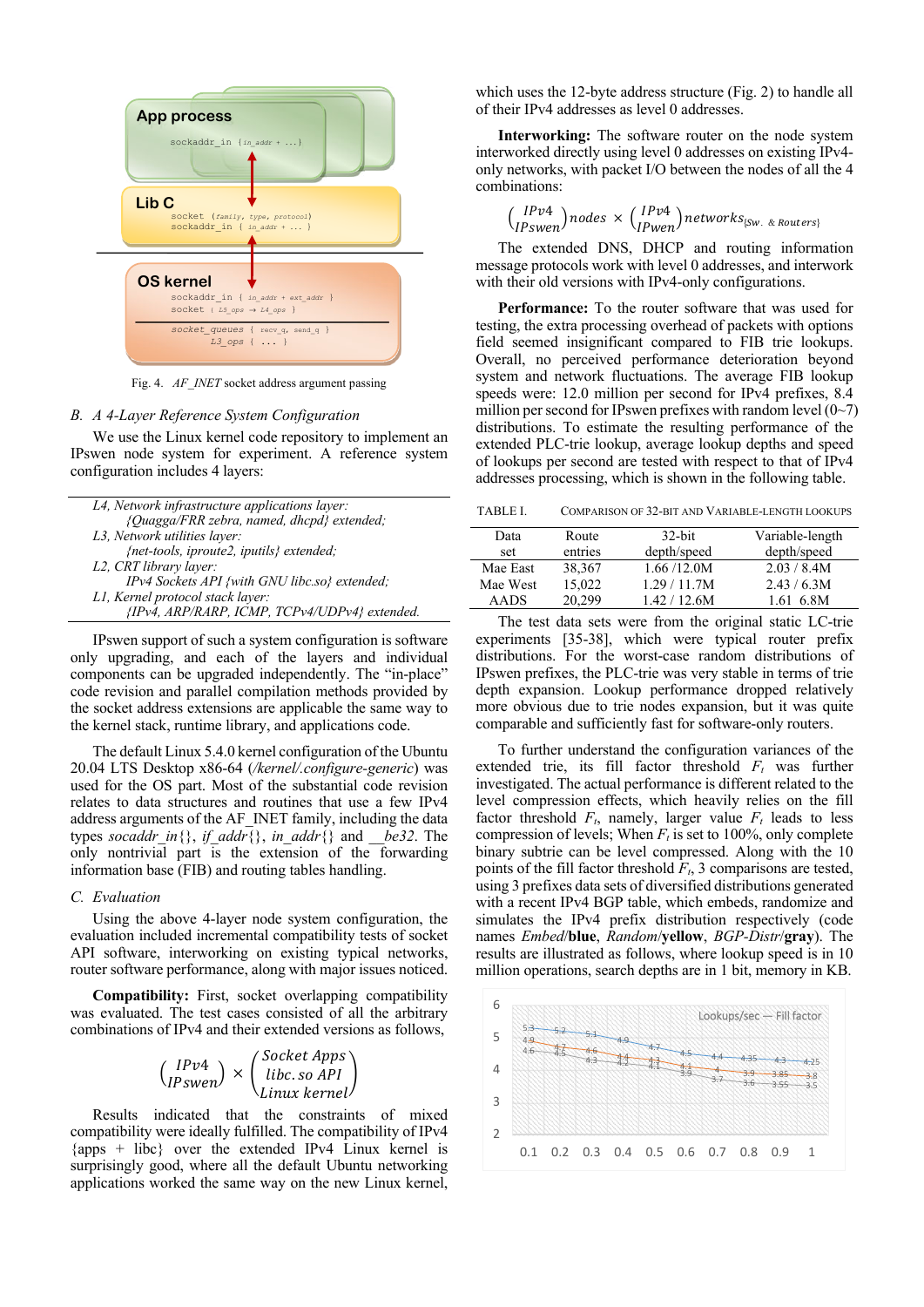

Fig. 5. PLC-trie performance vs. Fill factor threshold  $F_t$ 

The results indicate that software-only single-thread lookup speed can be over 40 million lookups per second on ordinary PCs, with an average trie search path depth of about 3 nodes. Such a design is suitable for efficient and generic routing table implementation for IPswen and other similar addressing schemes. Lookup speed and memory overhead can be balanced when the fill factor values are adjusted accordingly. The results may also help to develop hardware acceleration techniques to deal with IPswen prefixes, which is a topic for investigation in future work.

# *D. Limitations to Overcome*

There will certainly be considerable limitations if this new addressing is to be deployed at the Internet scale, despite it worked as expected in small networks and local systems with only mainstream applications. In addition to the above upgrade issues of global Internet routers, there are many IPv4 options problems and limitations associated with legacy hardware devices and software modules. A few major cases are described below.

**Hardware incompatibility:** A few (~1/5) SOHO and Wi-Fi routers along the tested L2 links dropped IPswen packets. Most of these devices would never upgrade until the end of the product life cycle. On the other hand, routers and devices based on embedded Linux works very well thanks to the Linux kernel that has adopted rules of RFC 1122 from the beginning.

**Hardware optimization issues:** IPswen options may have a direct impact on some hardware optimization techniques that are used by some devices. For example, some popular acceleration methods for NIC offloads and TSO hardware engines may need to be configurated or revised to copy all the new IPswen options upon fragmentation, or they must be disabled to run the new Linux kernel.

**Software optimization issues:** We also have encountered a few problematic software modules, mostly device drivers, and surprisedly found that they used a byte alignment optimization technique to packs two adjacent IPv4 address variables in a 64-bit integer. Such a technique prevents the upgraded kernel and C library from correctly getting and setting the IPv4 addresses as a field in the IPswen address storage. Such modules could not work and had to be unloaded.

It is worth noting that all such devices that cannot be upgraded to IPswen by software-only update can still be connected to IPswen networks via appropriate NAT transition mechanism such as NAT4/s and 4s4XLAT as discussed above.

# *E. Most Common Questions*

In addition to the above hardware and software limitations, we have also received useful feedbacks, concerns, or objections to various parts of this approach while evaluating its variable length addressing scheme. We include here some typical topics for a brief discussion.

**Legacy IPv4 devices can't communicate with IPswen hosts:** *Web browsers on IPv4-only devices must be able to access webpages on Web servers running on IPswen, or the whole scheme will be meaningless. ——* Well, they can, only if they are configurated to use a NAT4/s router to access IPswen hosts, as described in section VI.

**The Internet is too small to add a third IP protocol:**  *Upgrading directly to IPv6 is far better than first upgrading to IPswen and later on going another upgrade to IPv6.* Firstly, IPswen is not a third IP stack, but is an integrated part/extension of IPv4 per se, designed to be an in-place, single-stack and 100% compatible substitute of the IPv4 protocol stack. Secondly, a significant part of the IPv4 Internet will probably never be modified or upgraded. Initially only a tiny fraction may be upgraded to IPswen, and "once in IPswen, always in IPswen", there will no more be any need for another upgrade from IPv4-only or IPswen to IPv6, as discussed early.

**The work is dismissive of IPv6:** *It might bring a new breath to IPv4 but could postpone the eventual migration to IPv6. ——* As stated earlier, IPv4 and IPv6 are two parallel versions of the Internet L3 and most probably will evolve in parallel. It is not the purpose of designing this scheme to affect or slow down the progress of IPv6 adoption, particularly at this stage when IPv6 deployment is getting momentum. On the other hand, many IPv4 systems and devices may never transit to IPv6, and may upgrade to IPswen or NAT4/s instead.

**The work is redundant with NATs:** *The current IPv4 space is enough for maintaining legacy systems, and new systems should go IPv6, with NAT64/46 to allow communication between IPv4 and IPv6*. *——* There are two parts in this question. The first part is similar to the above one: IPv4/v6 are two parallel architectures, and over the years no known 4/6 transition methods are sufficiently perfect. The second part relates to whether or not a long-term evolution is necessary for TCP/IPv4. We think that it is so, for the IPv4 Internet has not had new public addresses to offer for over a decade and needs an evolutionary solution, otherwise the *openness principle* of Internet connectivity is lost: Anyone who needs a (public) address space can get an address space.

**IPv4 options considered harmful (or not an option):**  *The current Internet is not ready to deal with them, as core routers don't process them at line rate, drop rate at edge routers are too high, too little value to gain to upgrade routers to optimize for variable length addressing*. *——* Indeed, the